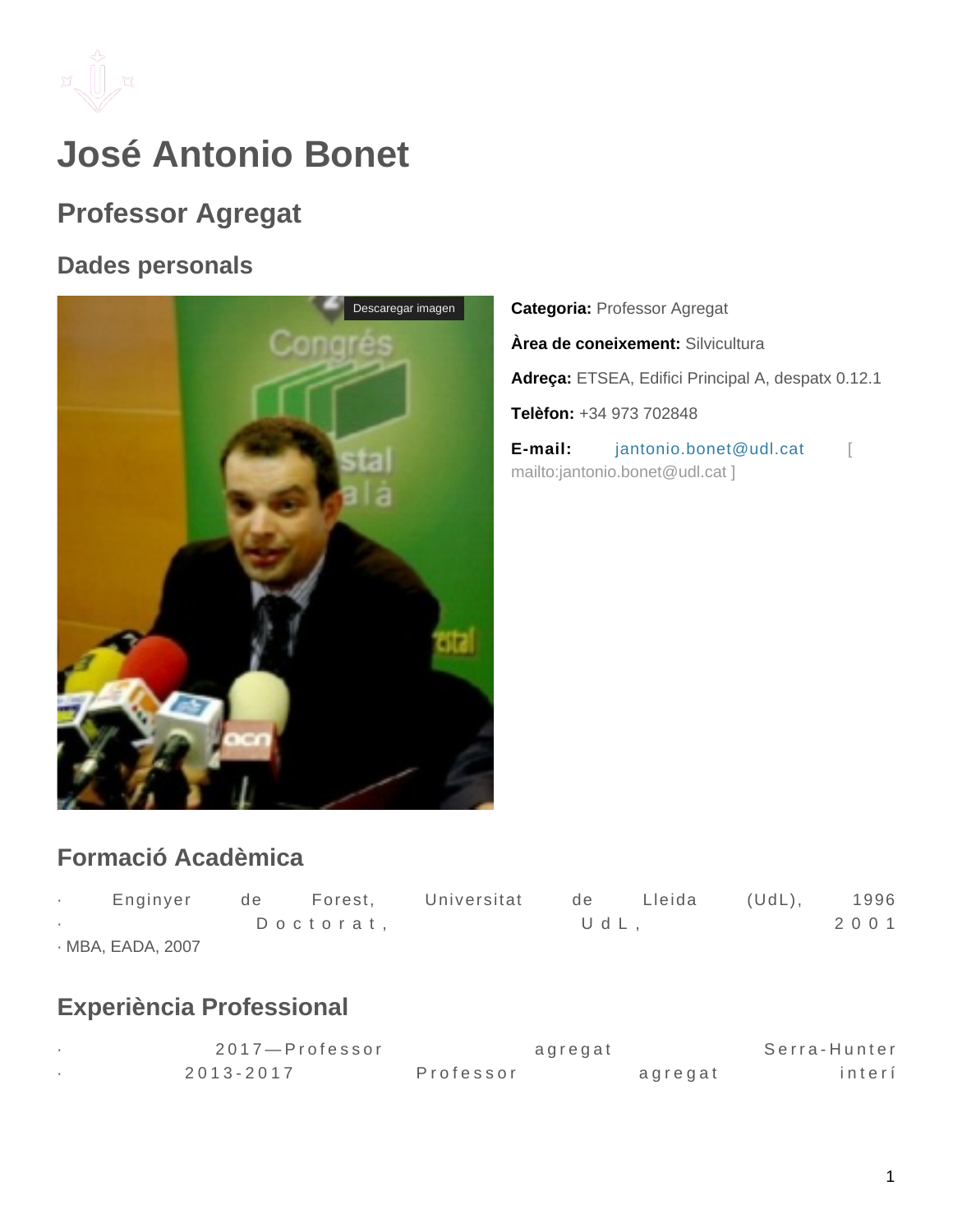

|                                                                         | $2009 -$ |        | 2013  | :Professor |     | Lector,   | UdL  |
|-------------------------------------------------------------------------|----------|--------|-------|------------|-----|-----------|------|
|                                                                         | $2003 -$ |        | 2009. | Professor  |     | associat, | UdL  |
|                                                                         | 2001     | $\sim$ | 2009. | Director   | d e | Recerca,  | CTFC |
| . 1998-2001 Investigador Centre Tecnológic Forestal de Catalunya (CTEC) |          |        |       |            |     |           |      |

· 1998-2001, Investigador Centre Tecnológic Forestal de Catalunya (CTFC)

#### **Recerca**

| Sanitat                     | forestal. | Micologia | forestal.    |
|-----------------------------|-----------|-----------|--------------|
|                             |           |           | Silvicultura |
|                             |           |           | Bioenergia   |
| · Espais Naturals protegits |           |           |              |

## **Docència**

| · REPOBLACIÓ FORESTAL                                                                           | Grau en Enginyeria Forestal                                    |
|-------------------------------------------------------------------------------------------------|----------------------------------------------------------------|
| - EFICIÈNCIA ENERGÈTICA I ENERGIES RENOVABLES                                                   | Grau en Enginyeria Agronòmica                                  |
| - ENERGIES RENOVABLES EN EL MEDI FORESTAL                                                       | Màster Universitari en Enginyeria de Forests                   |
| · PLANIFICACIÓ I GESTIÓ D'ESPAIS NATURALS PROTEGITSMàster Universitari en Enginyeria de Forests |                                                                |
| · INDÚSTRIES DE PRODUCTES FORESTALS<br>NO.<br><b>FUSTANERS</b>                                  | Màster Universitari en Enginyeria de Forests                   |
| · POLÍTICA AMBIENTAL                                                                            | Màster Universitari en Enginyeria de Forests                   |
| · MEDITERRANEAN FOREST MANAGEMENT                                                               | Màster in Mediterranean Forestry (MEDFOR) - I<br><b>MUNDUS</b> |
| - TRENDS OF FORESTRY IN A GLOBAL CHANGE CONTEXT                                                 | Màster in Mediterranean Forestry (MEDFOR) - I<br><b>MUNDUS</b> |
| - FORESTRY SECTOR IN CATALONIA                                                                  | Màster in Mediterranean Forestry (MEDFOR) - I<br><b>MUNDUS</b> |
| · FORESTRY FIRES IN NE SPAIN                                                                    | Màster in Mediterranean Forestry (MEDFOR) - I<br><b>MUNDUS</b> |

## **Publicacions Recents**

FRANCO-MANCHÓN, I.; SALO, K.; ORIA-DE-RUEDA, J.A.; **BONET, J.A**.; MARTÍN-PINTO, P. 2019 "Are wildfires a threat to Fungi in European Pinus Forests?. A case study of Boreal and Mediterranean Forests?. Forests, 10, 309, doi:10.3390/f10040309.

CASTAÑO, C.; LINDAHL, B.D.; ALDAY, J.G.; HAGENBO, A.; MARTÍNEZ DE ARAGÓN, J.; PARLADÉ, J.; PERA, J.; **BONET, J.A.** 2018. "Soil microclimate changes affect soil fungal communities in a Mediterranean pine forest". New Phytologist, DOI: 10.1111/nph.15205.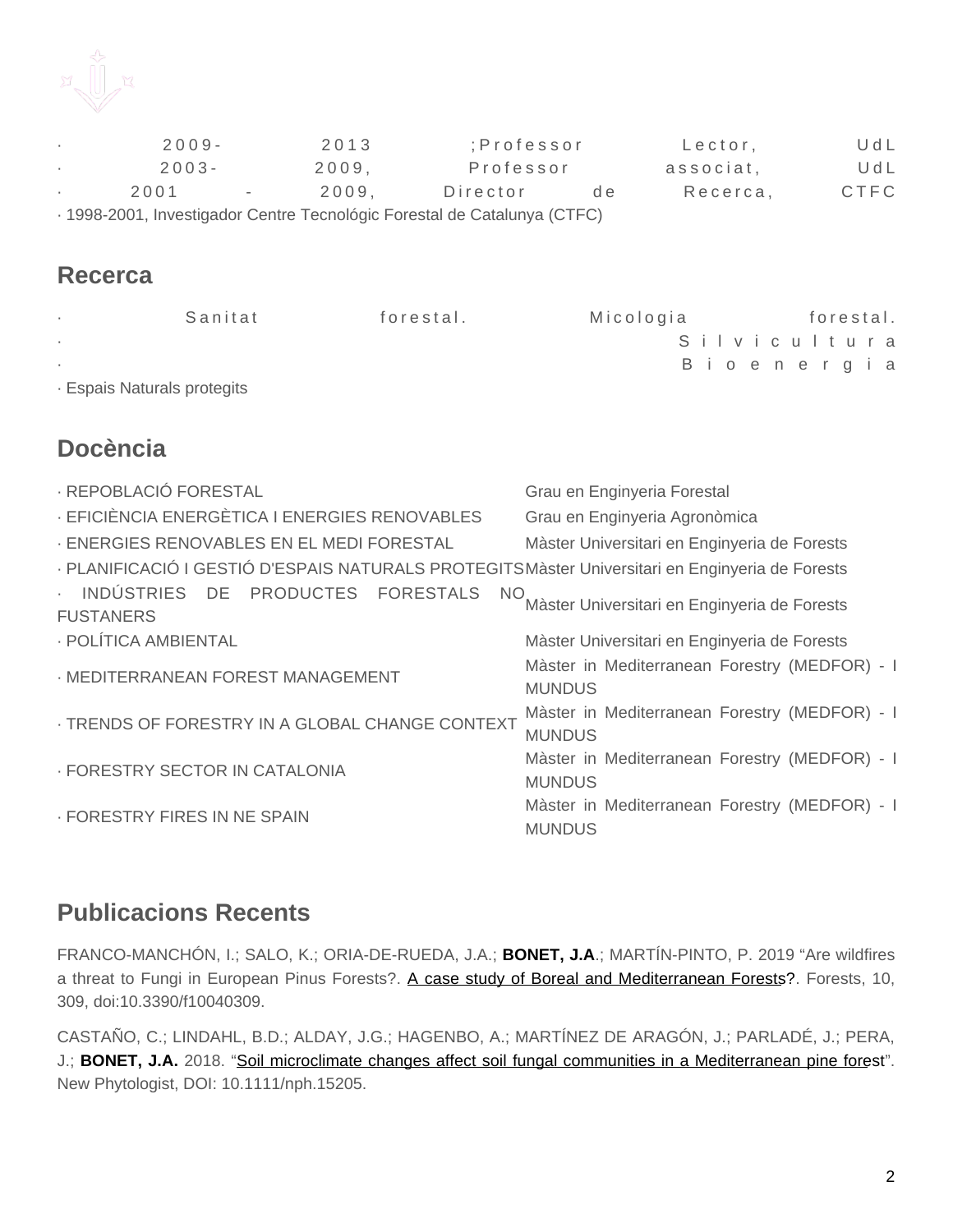

COLLADO, E.; CAMARERO, J.J.; MARTÍNEZ DE ARAGÓN, J.; PEMAN, J.; BONET, J.A.; de-MIGUEL, S. 2018. " Linking fungal dynamics, tree growth and forest management in a Mediterranean pine ecosystem". Forest, Ecology and Management, 422: 223-232.

ROCES-DIAZ, J.; VAYREDA, J.; BANQUÉ-CASANOVAS, M.; CUSÓ, M.; ANTÓN, M.; **BONET, J.A.;** BROTONS, L.; DE CÁCERES, M.; HERRANDO, S.; MARTÍNEZ DE ARAGÓN, J.; de-MIGUEL, S.; MARTÍNEZ-VILALTA, J. 2018. "Assessing the distribution of forest ecosystem services in a highly populated Mediterranean region". Ecological indicators, 93: 986-997.

CASTAÑO, C.; ALDAY, J.G.; LINDAHL, B.D.; MARTÍNEZ DE ARAGÓN, J.; de-MIGUEL, S.; COLINAS, C.; PARLADÉ, J.; PERA, J.; **BONET, J.A.** 2018. "Lack of thinning effects over inter-annual changes in soil fungal community and diversity in a Mediterranean pine forest". Forest, Ecology and Management, 424: 420-427 DOI: 10.1111/nph.15205.

ROCES-DIAZ, J.; VAYREDA, J.; BANQUÉ-CASANOVAS, M.; DIAZ-VARELA, E.; **BONET, J.A.;** BROTONS, L.; de-MIGUEL, S.; HERRANDO, S.; MARTÍNEZ-VILALTA, J. 2018. "The spatial level of analysis affects the patterns of forest ecosystem services supply and their relationships". Science of the Total Environment 626C (2018) pp. 1270-1283.

KARAVANI, A.; DE CÁCERES, M.; MARTÍNEZ DE ARAGÓN, J.; **BONET, J.A.**; DE-MIGUEL, S. 2018. "Effect of climatic and soil moisture conditions on mushroom produtivity and related ecosystem services in Mediterranean pine stands facin climate change". Agriculture and Forest Meteorology, 248: 432-440. DOI:10.1016/j.agrform et.2017.10.024.

CASTAÑO, C.; ALDAY, J.G.; PARLADÉ, J.; PERA, J.; MARTÍNEZ DE ARAGÓN, J.; **BONET, J.A.** 2017. "Seasonal dynamics of the ectomycorrhizal fungus Lactarius vinosus are altered by changes in soil moisture and temperature". Soil Biology and Biochemistry, 115: 253-260. DOI:10.1016/j.soilbio.2017.08.021.

TOMAO, A.; **BONET, J.A.**; MARTÍNEZ DE ARAGÓN, J.; De-MIGUEL, S. 2017. "Is silviculture able to enhance wild forest mushroom resources? Current knowledge and future perspectives". Forest, Ecology and Management, 402: 102-114 (DOI: 10.1016/j.foreco.2017.07.039).

SOLER, M.; **BONET, J.A.**; MARTÍNEZ DE ARAGÓN, J.; VOLTAS, J.; COLL, L.; RESCO DE DIOS, V. 2017. " Crown bulk density and fuel moisture dynamics in Pinus pinaster stands are neither modified by thinning nor captured by the Forest Fire Weather Index". Annals of Forest Science. DOI:10.1007/s13595-017-0650-1.

CASTAÑO, C.; OLIVA, J.; MARTÍNEZ DE ARAGÓN, J.; ALDAY, J.; PARLADÉ, J.; PERA, J.; **BONET, J.A.** 2017. " Mushroom Emergence Detected by Combining Spore Trapping with Molecular Techniques". Applied and Environmental Microbiology. DOI: 10.1128/AEM.00600-17.

ALDAY, J.G.; MARTÍNEZ DE ARAGÓN, J.; DE-MIGUEL, S.; **BONET, J.A.** 2017. "Mushroom biomass and diversity are driven by different spatio-temporal scales along Mediterranean elevation gradients". Scientific Reports, 7, 45824; doi: 10.1038/srep45824.

GÓRRIZ-MIFSUD, E.; GOVIGLI, V.M.; **BONET, J.A.** 2017. "What to do with mushroom pickers in my forest?. Policy tools from landowners' perspective". Land Use Policy, 63: 450-460.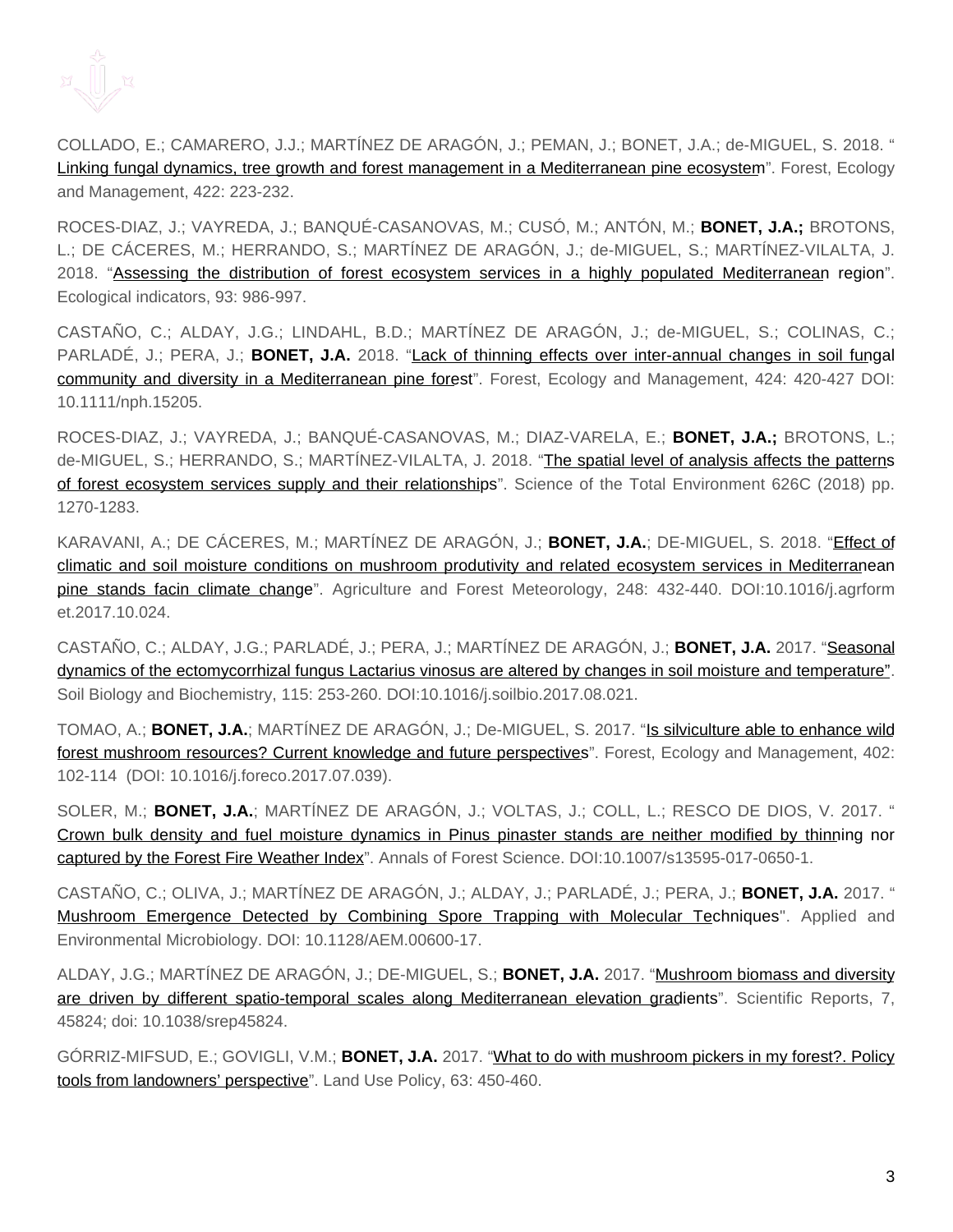

ALDAY, J.G.; **BONET, J.A.**; ORIA-DE-RUEDA, J.A.; MARTÍNEZ-DE-ARAGÓN, J.; ALDEA, J.; MARTÍN-PINTO, P.; DE-MIGUEL, S.; HERNÁNDEZ-RODRÍGUEZ, M.; MARTÍNEZ-PEÑA, F. 2017. "Record breaking mushroom yields in Spain". Fungal Ecology. DOI:10.1016/j.funeco.2017.01.004.

GÓRRIZ-MIFSUD, E.; SECCO, L. ; DA RE, R.; PISSANI, E.; **BONET, J.A.** 2017. "Structural social capital and local-level forest governance: do they inter-relate?. A mushroom permit cae in Catalonia". Journal of Environmental Management, 188: 364-378.

PROKOFIEVA, I.; GÓRRIZ-MIFSUD, E.; **BONET, J.A.**; MARTÍNEZ DE ARAGÓN, J. 2017. "<u>Viability of introducing</u> payments for the collection of wild forst mushrooms in Catalonia (North-East Spain)". Small Scale Forestry, 16(2): 147-167. DOI: 10.1007/s11842-016-9348-8.

LIU, B.; **BONET, J.A.;** FISCHER, C.R.; MARTÍNEZ DE ARAGÓN, J.; BASSIE, L.; COLINAS, C. 2016. "Lactarius deliciosus Fr. soil extraradical mycelium is more resilient to Forest thinning than mushroom fruiting and can be used to estimate potential stand fruitbody productivity". Forest. Ecology and Management, 380: 196-201. DOI: 10.1016/j.foreco.2016.08.053.

PRIMICIA, I.; CAMARERO, J.J.; MARTINEZ DE ARAGÓN, J.; DE-MIGUEL, S.; **BONET, J.A**. 2016. "Linkages between climate, seasonal Wood formation and mycorrhizal mushroom yields". Agricultural and Forest Meteorology, 228 (2016): 339-348.

TAYE, Z.M.; MARTÍNEZ-PEÑA, F.; **BONET, J.A.**; MARTÍNEZ DE ARAGÓN, J.; DE-MIGUEL, S. 2016. " Meteorological conditions and site characteristics driving edible mushroom production in Pinus pinaster forests of Central Spain". Fungal Ecology, 23: 30-41.

CASTAÑO, C.; PARLADÉ, J.; PERA, J.; MARTÍNEZ DE ARAGÓN, J.; ALDAY, J.G.; **BONET, J.A.** 2016. "Soil drying procedure affects the DNA quantification of Lactarius vinosus but does not change the Fungal community composition". Mycorrhiza. DOI: 10.1007/s00572-016-0714-3.

LIU, B.; FISCHER, C.R.; **BONET, J.A.**; CASTAÑO, C.; COLINAS, C. 2016. "Shifts in soil fungal communities in Tuber melanosporum plantations over a 20-year transition from agriculture fields to oak woodlands". Forest Systems, 25 (1). DOI: 10.5424/FS/2016251-08353.

**BONET J.A**. 2011. Reptes de futur per a la recerca forestal a Catalunya. Silvicultura 24:16-28

BRAVO F., ALVAREZ-GONZÁLEZ J.G., DEL RIO M., BARRIO M., **BONET J.A**., BRAVO-OVIEDO A., CALAMA R., CASTEDO-DORADO F., CRECENTE-CAMPO F., CONDES S., DIEGUEZ-ARANDA U., GONZÁLEZ-MARTÍNEZ S.C., LIZARRALDE O., NANOS N., MADRIGAL A., MARTÍNEZ-MILLÁN F.J., MONTERO G., ORDÓÑEZ C., PALAHI M., PIQUÉ M., RODRÍGUEZ F., RODRÍGUEZ-SOALLEIRO R., ROJO A., RUÍZ-PEINADO R., SÁNCHEZ-GONZÁLEZ M., TRASOBARES A., VÁZQUEZ-PIQUÉ J.. 2011. Growth and yield models in Spain: historical overview, contemporary examples and perspecrtives. Investigacion Agraria-Sistemas y Recursos Forestales 20:315-328.

OLIVERA A., FISCHER C.R., **BONET J.A.,** MARTINEZ DE ARAGON J., OLIACH D., COLINAS C. 2011. Weed management and irrigation are key treatments in emerging black trufe (Tuber melanosporum) cultivation. New Forests 42 (2) 227-239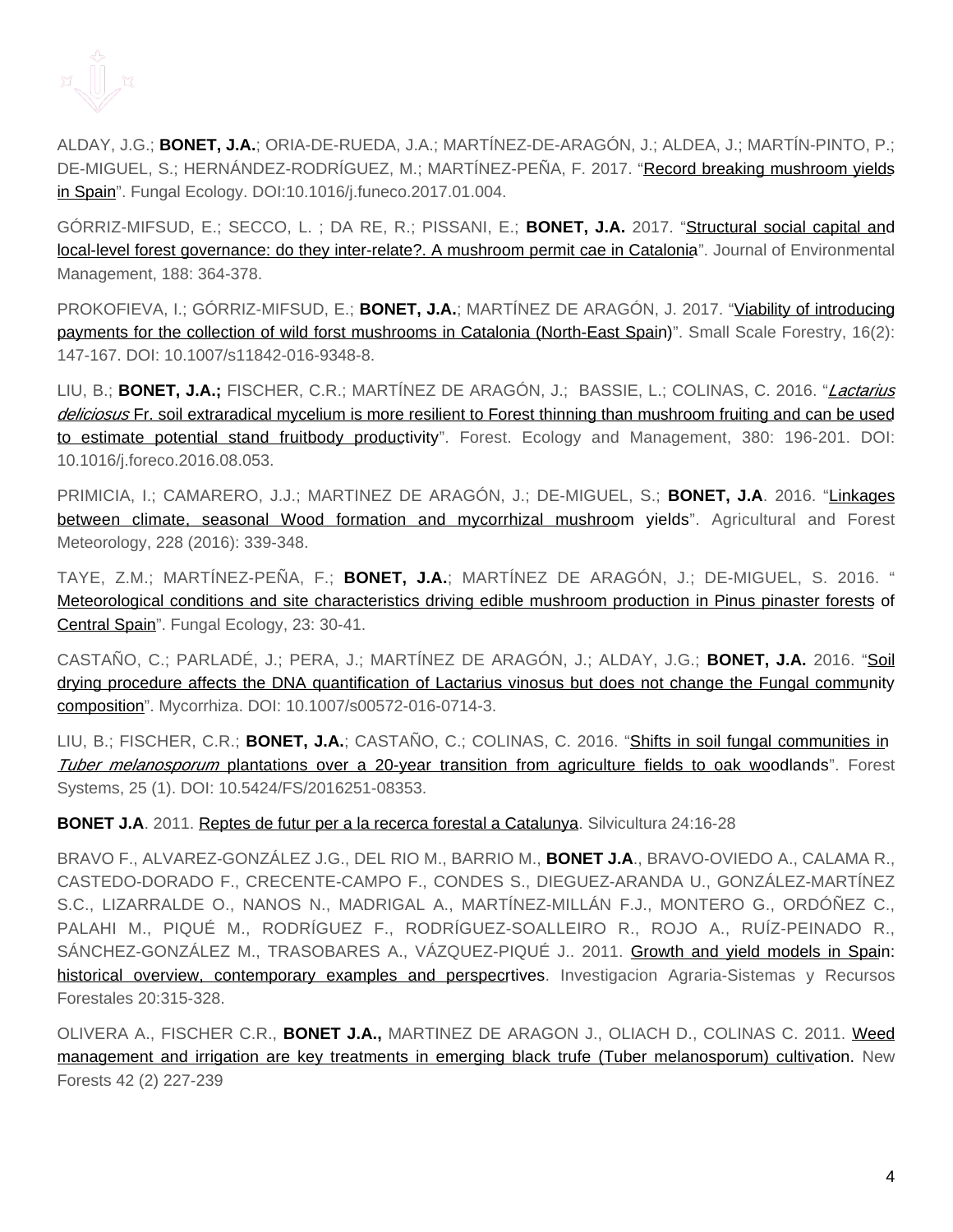

**BONET J.A.,** PALAHI M., COLINAS C., PUKKALA T., FISCHER C.R., MIINA J., MARTÍNEZ DE ARAGÓN J. 2010. Modelling the production and species richness of wild mushrooms in pine forests of Central Pyrenees in north-eastern Spain. Canadian Journal of Forest Research 40:347-356.

SUZ L.M., MARTÍN M.P., FISCHER C.R., **BONET J.A.,** COLINAS C. 2010. Can NPK fertilizers enhance seedling growth and mycorrhizal status of Tuber melanosporum-inoculated Quercus ilex seedlings? Mycorrhiza 20:349-360.

PALAHI M., PUKKALA T., **BONET J.A.,** COLINAS C., FISCHER C.R., MARTINEZ DE ARAGON J. 2009. Effect of the inclusion of mushroom values on the optimal management of even-aged pin estands of Catalonia. Forest Science 55:503-511.

BLANCO E., **BONET J.A,** EIZAGUIRRE M. 2009. Uso de imágenes satélite Landsat para la detección de rodales de Pinus nigra Arn. y Pinus sylvestris L. afectados por escolítidos. Investigacion Agraria-Sistemas y Recursos Forestales 18:264-275.

**BONET J.A.**, OLIACH D., FISCHER C., OLIVERA A., MARTÍNEZ DE ARAGÓN J., COLINAS C. 2009. Cultivation methodsof the black truffle,the most profitable Mediterranean non-vood forest product:A state of Art Review. Pp. 57-71. En: Modelling, Valuing and Managing Mediterranean Forest Ecosystems for non-Timber Goods and Services (Palahí, M., Birto, Y., Bravo, E., Gorriz, E., eds.). EFI Proceedings 57. ISSN 1237-8801, ISBN 978-952-5453-27-O

**BONET J.A.**; PUKKALA T.; FISCHER C.; PALAHÍ M.; MARTÍNEZ DE ARAGÓN J.; COLINAS C. 2008. Empirical models for predicting the production of wild mushrooms in Scots pine forests in the Central Pyrenees. Annals of Forest Science 65(2):206p1-206p9

MARTÍNEZ DE ARAGÓN J., **BONET J.A.**, FISCHER C.R., COLINAS C. 2007. Productivity of ectomycorrhizal and selected edible saprotrophic fungi in pine forests of the pre-Pyrenees mountains, Spain: Predictive equations for forest management of mycological resources. Forest, Ecology and Management 252: 239-256.

COLINAS C., CAPDEVILA J.M., OLIACH D., FISHER C.R., **BONET J.A.** 2007. Mapa d'aptitud per al cultiu de la tòfona negra (Tuber melanosporum Vitt.) a Catalunya. Centre Tecnològic Forestal de Catalunya. 134 pp.

OLIACH D., **BONET J.A.**, FISCHER C.R., OLIVERA A., MARTÍNEZ DE ARAGÓN J., SUZ L.M., ROVIRA O., COLINAS C. 2007. Alternatives productives en l'àmbit agrari. La tòfona negra. Diversificació agrària a la provincia de Lleida. Centre Tecnològic Forestal de Catalunya. 61 pp.

**BONET J.A.,** FISCHER C.R., COLINAS C. 2006. Cultivation of black truffle to promote reforestation and land-use stability. Agronomy for Sustainable Development 26: 69-76

**BONET J.A.,** FISCHER C.R., COLINAS C. 2004. The relationship between orientation and forest age on the production of sporocarps of ectomycorrhizal fungi in Pinus sylvestris forests of the Central Pyrenees. Forest, Ecology and Management 203: 157-175

**BONET J.A.** 2002. La formació dels professionals forestals a Catalunya. Silvicultura 35: 13

BONET J.A., COLINAS C. 2001. Cultivo de Tuber melanosporum Vitt. Condiciones y rentabilidad. Forestalia, 5: 38-45

**BONET J.A.**, COLINAS C. 2000. Cultivo de Tuber melanosporum Vitt. http://labpatfor.udl.es/docs/cultivotrufa.html